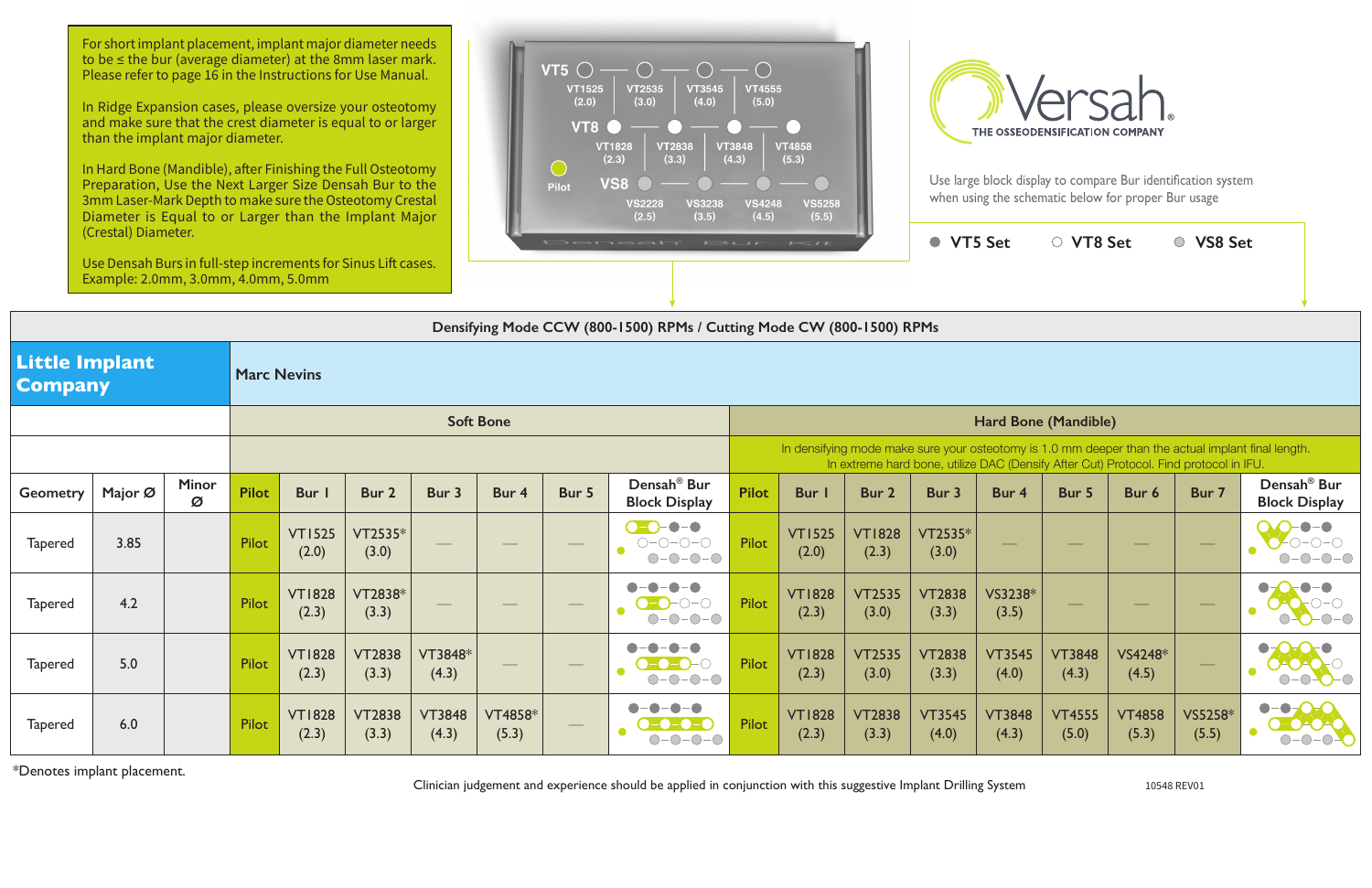For short implant placement, implant major diameter needs to be ≤ the bur (average diameter) at the 8mm laser mark. Please refer to page 16 in the Instructions for Use Manual.

In Hard Bone (Mandible), after Finishing the Full Osteotomy Preparation, Use the Next Larger Size Densah Bur to the 3mm Laser-Mark Depth to make sure the Osteotomy Crestal Diameter is Equal to or Larger than the Implant Major

| (Crestal) Diameter.<br>Use Densah Burs in full-step increments for Sinus Lift cases.<br>Example: 2.0mm, 3.0mm, 4.0mm, 5.0mm |         |                   |              |                        |                        |                        | Densah' Bur Kit  |                                   |                                                   |              |                        | ● VT5 Set<br>○ VS8 Set<br>○ VT8 Set |                        |                        |                        |                                                                                       |                          |                                                                                                    |  |
|-----------------------------------------------------------------------------------------------------------------------------|---------|-------------------|--------------|------------------------|------------------------|------------------------|------------------|-----------------------------------|---------------------------------------------------|--------------|------------------------|-------------------------------------|------------------------|------------------------|------------------------|---------------------------------------------------------------------------------------|--------------------------|----------------------------------------------------------------------------------------------------|--|
| Densifying Mode CCW (800-1500) RPMs / Cutting Mode CW (800-1500) RPMs                                                       |         |                   |              |                        |                        |                        |                  |                                   |                                                   |              |                        |                                     |                        |                        |                        |                                                                                       |                          |                                                                                                    |  |
| <b>Little Implant</b><br><b>Company</b>                                                                                     |         |                   | Performance  |                        |                        |                        |                  |                                   |                                                   |              |                        |                                     |                        |                        |                        |                                                                                       |                          |                                                                                                    |  |
|                                                                                                                             |         |                   |              | <b>Soft Bone</b>       |                        |                        |                  |                                   |                                                   |              | Hard Bone (Mandible)   |                                     |                        |                        |                        |                                                                                       |                          |                                                                                                    |  |
|                                                                                                                             |         |                   |              |                        |                        |                        |                  |                                   |                                                   |              |                        |                                     |                        |                        |                        | In extreme hard bone, utilize DAC (Densify After Cut) Protocol. Find protocol in IFU. |                          | In densifying mode make sure your osteotomy is 1.0 mm deeper than the actual implant final length. |  |
| <b>Geometry</b>                                                                                                             | Major Ø | <b>Minor</b><br>Ø | <b>Pilot</b> | Bur I                  | Bur 2                  | Bur 3                  | Bur 4            | Bur 5                             | Densah <sup>®</sup> Bur<br><b>Block Display</b>   | <b>Pilot</b> | <b>Bur</b> I           | Bur 2                               | Bur 3                  | Bur 4                  | Bur 5                  | Bur 6                                                                                 | Bur 7                    | Densah <sup>®</sup> Bur<br><b>Block Display</b>                                                    |  |
| <b>Tapered</b>                                                                                                              | 3.75    |                   | Pilot        | <b>VT1525</b><br>(2.0) | VT2535**<br>(3.0)      |                        |                  |                                   | $O-O-0-0$<br>$O-O-O-O$<br>$\bullet$<br>$O-O-O-O$  | <b>Pilot</b> | <b>VT1525</b><br>(2.0) | <b>VT1828</b><br>(2.3)              | VT2535**<br>(3.0)      |                        |                        |                                                                                       |                          | $ \bigcirc$ $ \bigcirc$                                                                            |  |
| <b>Tapered</b>                                                                                                              | 4.2     |                   | Pilot        | <b>VT1828</b><br>(2.3) | VT2838*<br>(3.3)       | $\hspace{0.05cm}$      |                  | $\overbrace{\phantom{aaaaa}}^{x}$ | $\bullet$<br><b>. A</b><br>$O-O-O-O$<br>$O-O-O-O$ | Pilot        | <b>VT1828</b><br>(2.3) | <b>VT2535</b><br>(3.0)              | <b>VT2838</b><br>(3.3) | VS3238*<br>(3.5)       |                        | $\sim$                                                                                |                          | $O-O-O$                                                                                            |  |
| <b>Tapered</b>                                                                                                              | 5.0     |                   | Pilot        | <b>VT1828</b><br>(2.3) | <b>VT2838</b><br>(3.3) | VT3848*<br>(4.3)       |                  |                                   | $O-O-O-O$                                         | Pilot        | <b>VT1828</b><br>(2.3) | <b>VT2535</b><br>(3.0)              | <b>VT2838</b><br>(3.3) | <b>VT3545</b><br>(4.0) | <b>VT3848</b><br>(4.3) | VS4248*<br>(4.5)                                                                      | $\overline{\phantom{m}}$ | $\bullet$ $\bullet$ $\bullet$<br>$-\bigcirc$                                                       |  |
| <b>Tapered</b>                                                                                                              | 6.0     |                   | Pilot        | <b>VT1828</b><br>(2.3) | <b>VT2838</b><br>(3.3) | <b>VT3848</b><br>(4.3) | VT4858*<br>(5.3) |                                   | $\bullet$ -<br>$O-O-O-O$                          | Pilot        | <b>VT1828</b><br>(2.3) | <b>VT2838</b><br>(3.3)              | <b>VT3545</b><br>(4.0) | <b>VT3848</b><br>(4.3) | <b>VT4555</b><br>(5.0) | <b>VT4858</b><br>(5.3)                                                                | VS5258*<br>(5.5)         | $-\Omega$<br>$\bullet$<br>$D = 0$ $A$ $O$<br>$\bigcirc$<br><b>C-0-0-</b>                           |  |

\*Denotes implant placement. **\***Clinician judgement and experience should be applied in conjunction with this suggestive Implant Drilling System

(\*\*) Only take the Densah Bur to the (5mm laser mark) depth to slightly open up the crestal diameter to avoid any possible excessive crestal bone strain during implant placement.

10548 REV01

In Ridge Expansion cases, please oversize your osteotomy and make sure that the crest diameter is equal to or larger than the implant major diameter.





Use large block display to compare Bur identification system when using the schematic below for proper Bur usage